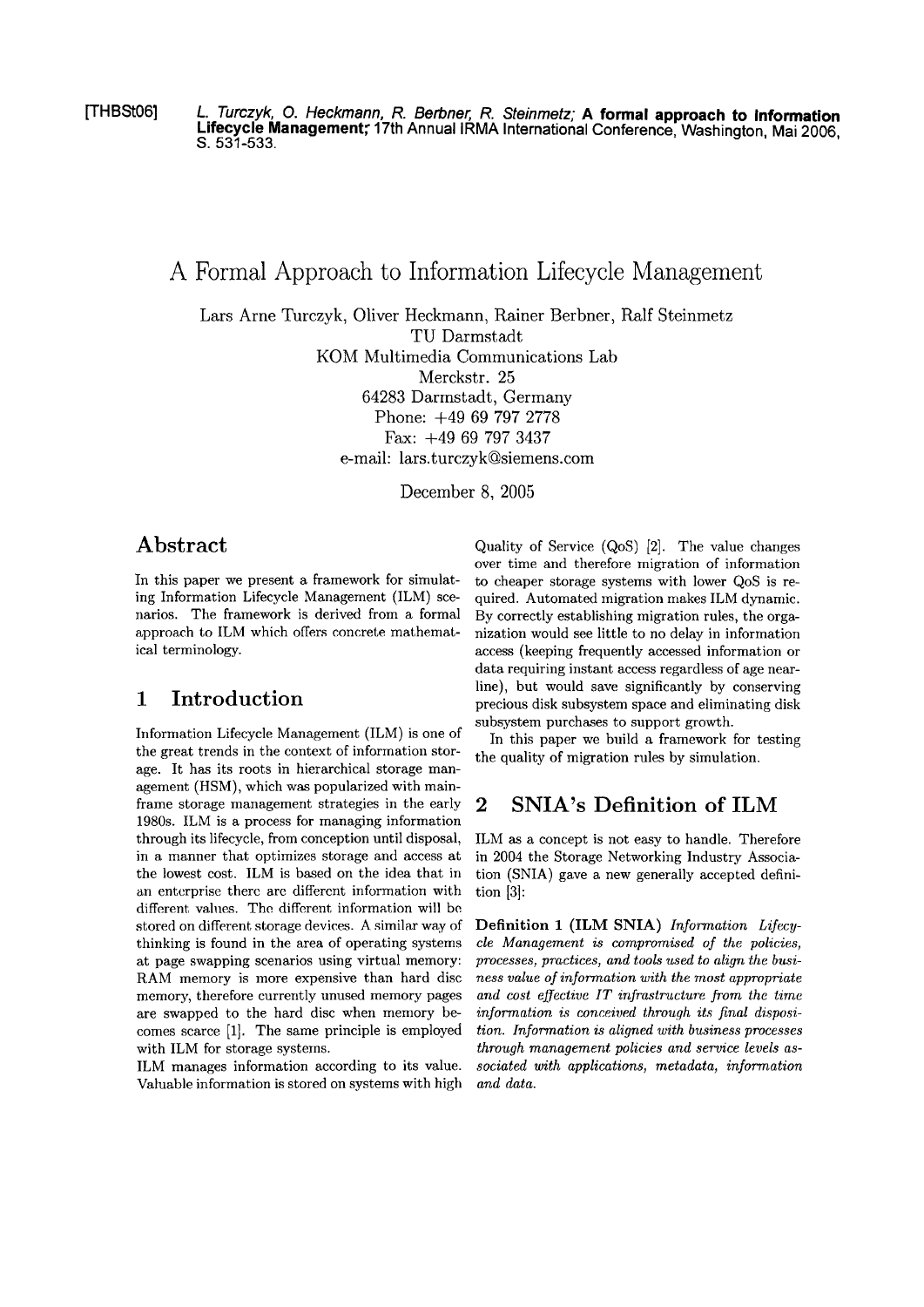### **3** FORMALIZED DEFINITION OF ILM **2**

occupation with ILM. Nevertheless it is general and has limitations when applied to specific cases. Therefore a formal approach will lead to specific results for the employment of ILM as we will show.

We start with deriving a mathematical approach for defining ILM. In the mathematical environment the simulations will be prepared.

The following definition is not meant as a contradiction to the SNIA definition. It aims to help creating a best practices framework for ILM and ILM evaluations.

# **3 Formalized Definition of ILM**

The formalized definition of ILM is derived canonically. To get a comrnon understanding we refer to SNIA's definition of information *[3]:* 

**Definition 2 (Information)** *Information is data that is exchanged, expressed or represented within a conted such* **as** *an application or a process.* 

This means the application offers the context for data.

Information in ILM has a granularity and the number of information in an enterprise is finite. Depending on the storing task the granularity can be, for example, a file, a database table, an email inbox or an object that is shared between applications that participate in a business process.

An access is based on operational reasons. This shows that the information has a certain importance for business. This importance is defined as value of the information.

#### **Definition 3 (Value of Information)** *The*

*value of information* V(I) *describes the importance of the information I for the business. The value of information can be expressed in money.* V(I) *is initiated with the creation of the inforrnation I.*  The time of creation is defined as  $t_0 \geq 0$ .

The value of an information changes over time. It is a function of t:  $V(I(t))$ . Therefore it is necessary to migrate the information during its lifecycle to adequate storage systems.

How is the value determined? This is a complex question in ILM. The easy answer is: It depends

This definition forms the basis for an accurate on the the business processes. To be more specific it Comes, for example, from the administrator, the end user or the CIO or from the application. External regulations and laws can determine the value, too, **e.g.** Sarbanes Oxley Act (SOA). Furthermore the value can be derived from the usage of information. Files with many accesses are more valuable than files with few accesses, which are more valuable than files with no accesses.

> Therefore observing access patterns is one way to determine the value. There is **a** long tradition in looking for access patterns [4] [5].

> In section 4 we refer to our own study, which was conducted in 2005 *[6].*

> When the value is determined, the information are grouped into information classes according to their value. All items of an information class have similar values. Values change over time, so the constellation within an information class varies. It is dynamic. One strength of ILM is to take this dynamic into accourit. Information class can be defined as follows:

> **Definition 4 (Information Class)** *An information class C is a set of all information*  $I_1, \ldots, I_m$ , whose values  $V(I_i(t))$  lie at the time t in a prede*fined (value-)interval.*

$$
C := C_{i,j} := \{ I_i(t_j) \mid a \le V(I_i(tj)) < b; a, b \in \mathbf{R} \}
$$

An information class is a set of information which have similar values. "Similar" means the value lies within the interval  $[a, b)$ . Different information classes have different (disjunct) intervals.

The intention is to store the content of an information class on the Same type of storage devices. Therefore all storage devices in the enterprise are grouped, too.

**Definition 5 (Storage Class) A** *storage class S is a set of storage devices with similar properties, i.e. Quality of Service (QoS) and cost.* 

*QoS summarizes especially security, backup frequency, access speed* [Y].

The storage classes represent the hierarchies in the ILM solution. The information classes are mapped onto the storage classes. It is a **fix** mapping which does not change after being established.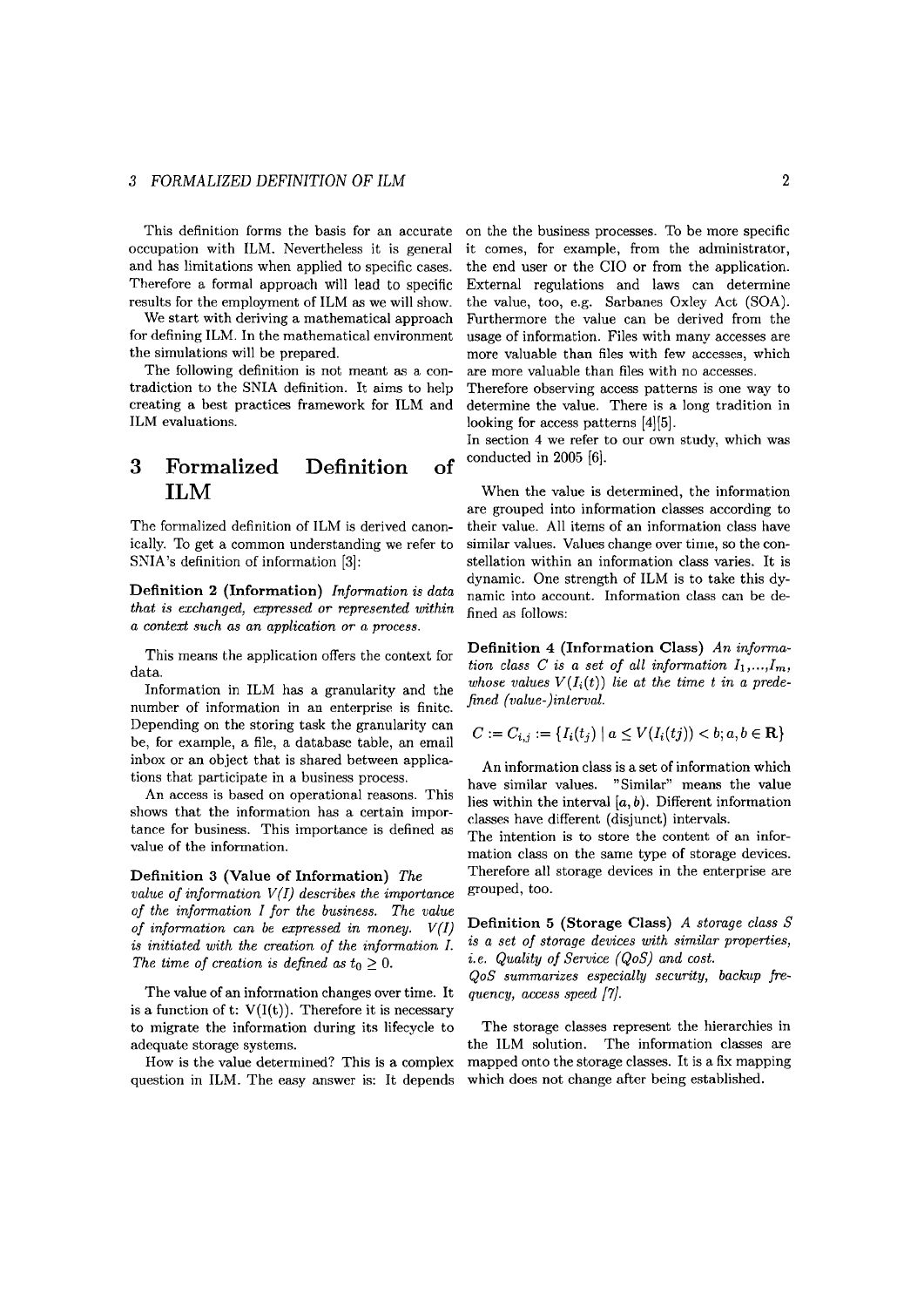### **4** *APPLICATION OF THE FORMAL APPROACH*

In chapter **4** we pick up on this point and show how information classes can be defined and how the mapping can be arranged.

The content of an information class is not static. The value of each information might change beyond the value interval  $[a, b)$ . Then an information becomes an element of a different information class which is mapped to a different storage class. The information will be migrated. That is the migrating process of ILM.

The changes in value of an information are dynamic and define a "lifecycle". The following definition puts the lifecycle in a formula.

**Definition 6 (Lifecycle)** Let  $0 < t_1 < t_2$ . The life*cycle L of information I is the mapping of the value of I between time*  $t_1$  *and*  $t_2$ *.* 

$$
L(I) := \{ V(I(t)) \mid t_1 \le t \le t_2 \}
$$

The change in the value of information during a period of time represents a lifecycle.

The lifecycle is dynamic for each information. The question of administrators is "What happens" to the system when all the dynamic lifecycles are reflected to the storage environment?". To avoid a bad experience on the real storage environment the dynamic behaviour of ILM has to be simulated.

Before sirnulating we sunimarize the formal approach in a formal definition of ILM.

Definition 7 (ILM) Information Lifecycle Man*agement (ILM) is the mapping of the information*   $I_1, ..., I_n$  on Classes  $C_1, ..., C_m$  according to their *values*  $V(I_1), ..., V(I_n)$  *in time interval*  $[t_1, t_2]$ *.* 

With the derived formalism the framework for simulation is established.

# **4 Application of the formal approach**

ILM is a dynamic process affecting the whole IT. The effect of an ILM solution depends on the quality of the migration rules. To improve the quality of the rules simulations are helpful. The formal definition offers the framework for simulations.

**Step 1:**  $V(I)$ , the value of information I is determined.



Figure 1: Framework for simulations

**Step 2:** I becomes element of an information class according to its value.

**Step 3:** The determined information class has a fixed related storage class.

**Step** 4: I is stored on a storage device related to the determined storage class.

Steps 2 and 3 refer to a fix mapping. They were inserted in order to cluster information and storage devices. When dealing with a great number of information it is easier to apply migration rules to the whole set of information than to single information.

What is a migration rule exactly? A migration rule takes the value of an inforrnation and determines whether a migration is to be executed or not. In the framework the migration rule is a part of the information class. By defining the value interval *[a, b)* of an information class the migration rule is defined, too. Therefore the migration rule is part of determinating the value, too. The more complex the rule, the more complex the rnetric of the value and vice versa. Again, valuation is not easy. The framework can handle both simple and complex valuations.

Now we will apply the formal approach to a real database. We start with a case study made in 2005.

#### **4.1 Case study**

In a case study on a database we provided following results [6]:

There were more than 150,000 files on the system and 89 percent of them were not accessed 90 days after creation.

The intention is to create an ILM concept with three different storage classes. The files shall be migrated between the three hierarchies automati-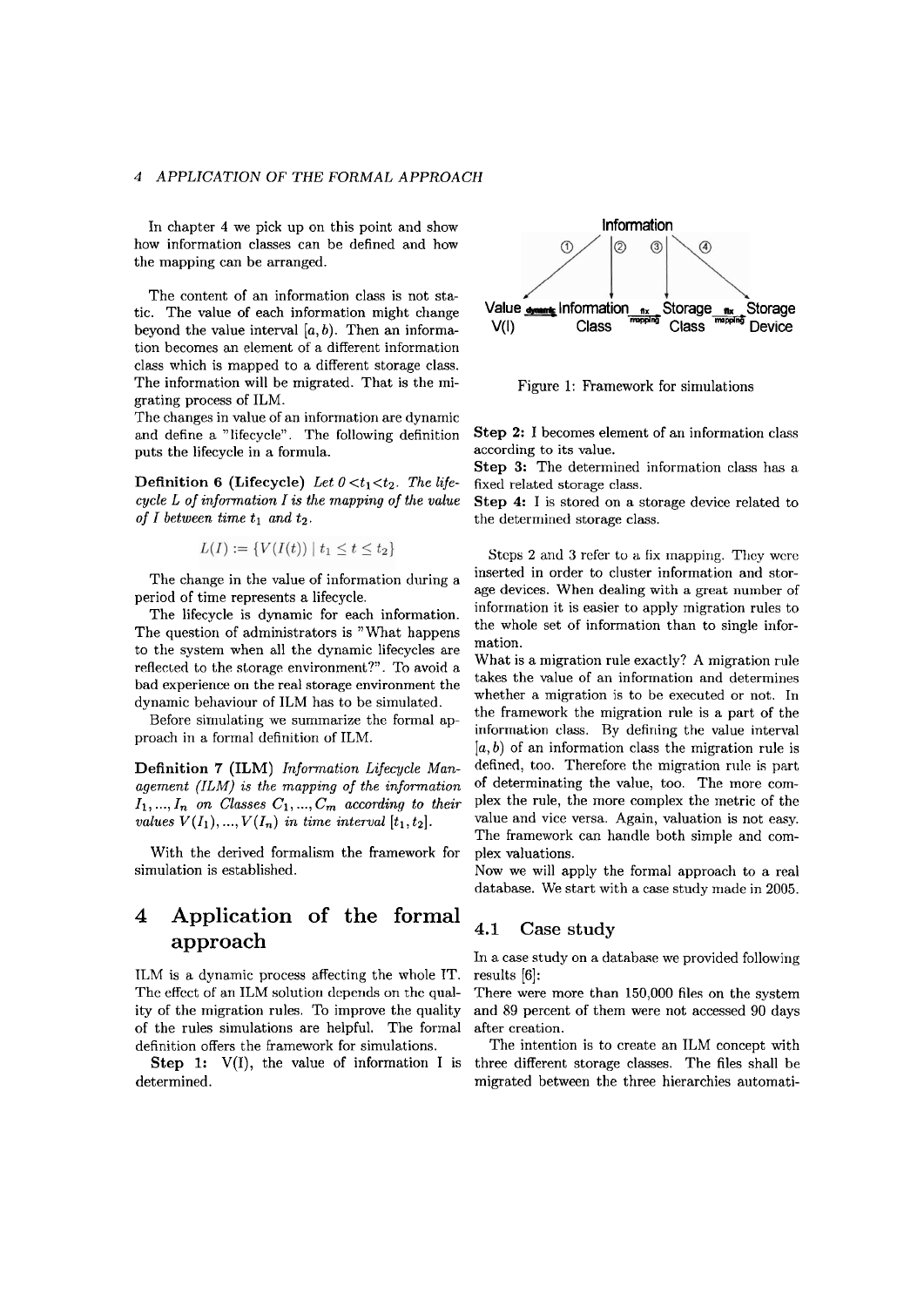

Figure 2: Access probability

evaluated we show the process for testing the rule accesses are simulated on a daily basis for a life-<br>"Move information when it is not accessed for a cycle of 1,000 days. Depending on the simulated "Move information when it is not accessed for a period of time (90 and 200 days)." accesses the rule is executed. After the simulation period of time (90 and 200 days)."

### **4.2 Application of the formal approach to the case study**

The framework with its steps 1-4 is amended by step 0, the assessment, and by step 5 the simulation.

Specific case:

Step 0: There are 150,000 files from different office applications on a database.  $I_1, \ldots I_{150000}$ 

Step 1: The analysis tells us that 89 percent are not accessed 90 days after creation. The resulting valuation metric is "Information accessed within the last 90 days has high value. Information not accessed for 90 days has medium value. Information not accessed for 200 days has low value."

**Step 2:** There are three information classes: In this paper we presented a formalized definition Class 1: High value, of Information Lifecycle Management (ILM). The

days

Class **3:** Low value,

i.e. maximum days of not being accessed  $\geq 200$  **6** Outlook days

with the QoS attributes high, middle and low. They are fix mapped to the information classes with high, medium and low value.

Step 4: The rule says: If a file is created it is stored on the high storage class 1 (high QoS). If it is not accessed for 90 days it is migrated to the storage class 2 (medium QoS). If it is not accessed for 200 days it is migrated to storage class **3** (low QoS). If it is accessed when stored on storage class 2 or **3,** then it is migrated to storage class 1.

cally. The task is to find an adequate and efficient Step 5: In the simulation all the 150,000 files are stored on storage class 1 to begin with. A distributed on storage class 1 to begin with. A distributed on the store of migration rules. The store of migration of access behaviour is assigned. The To give an impression how specific rules can be ution function of access behaviour is assigned. The the migration log of each file is analysed.

Wc look at the "migration jitter", ie. migrated files which were migrated downwards, then upwards, again downwards etc. **A** correctly established migration rule should have almost no jitter because migrating files bring about costs (e.g. bandwidth). Hence the rule "Move files not acccssed for 90 days", is obvious, but it creates too much migration jitter.

A more effective rule is "Move Microsoft Powerpoint files not accessed for 90 days". It is a combination of "access" and "application". The rule could be exterided for example to "user" or "file size". Doing this the rule set becomes more complex. The more cornplex the rule, the greater the need for simulations with a flexible framework.

## 5 Summary and Conclusion

Class 1: High value,<br>i.e. maximum days of not being accessed  $\langle 90 \rangle$  quality of an ILM solution depends on the quality quality of an ILM solution depends on the quality days days of migrating rules. Simulations improve the quality<br>Class 2: Medium value, the state of the rules. The formal approach offers the mathe-Class 2: Medium value,<br>i.e. maximum days of not being accessed  $\langle$  200 matical base for implementing simulation routines. matical base for implementing simulation routines.

Our next step will be the simulation of actual ILM Step 3: There are three different storage classes systems in order to get reliable statements for mi-